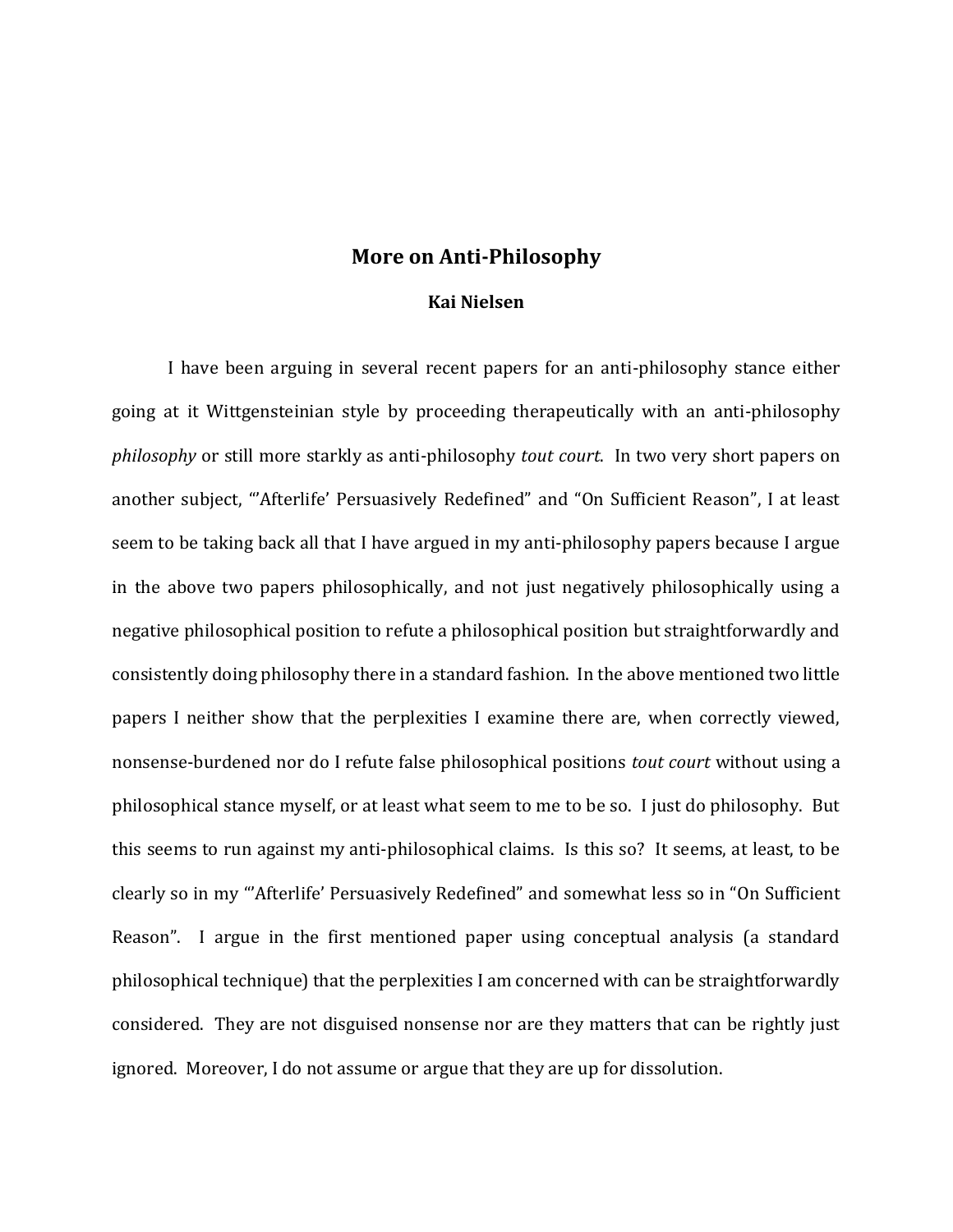Consider, to see this, the question of whether, if we come to know that we will all be obliterated in six months' time or two years' time or some other relatedly short time, that then we would find our lives without point. It seems this is a legitimate issue. An issue that cannot be taken as a straightforward empirical issue that can be answered by a questionnaire or the like. But neither can it be answered *a priori.* But, or so it seems, by something that takes a philosophical response. A philosophical ethical response. If, for example, 90% of people told about the imminent deadly catastrophe that awaits them and believed what they were told still believed that life was worth living and if we rely on a vote, then the answer should be yes. If it is assumed that numbers count by way of an answer here. If 40% said they would still believe their lives had worth and 60% thought not, then the answer would be no. That is what we should conclude if we go with these numbers as we should go over what clearly are vote issues. If, instead, some answered yes and some answered no and some answered undecided such that there was no majority, then the question, if we treat the issue like a vote issue as it should be treated, then the answer would be undecided. But it is unlikely that anyone over issues like this would treat them as vote issues. There are issues, as C. D. Broad reminded us years ago, that are not vote issues. There would, as well, or so I conjecture, be very few who would regard my above issue as even being a complicated empirical issue. But what kind of an issue is it then? It is certainly not an *a priori* matter. Moreover, what is also at issue is whether it is reasonably an issue that has a reasonably determinate response. What, if anything, reasonably would decide it? It surely looks like it is neither empirically decidable nor *a priori* decidable. Could it be reasonably decidable if we could get a consensus about it in a wide equilibrium of considered judgments? That would make it a philosophical matter, Rawls style, but it is very unlikely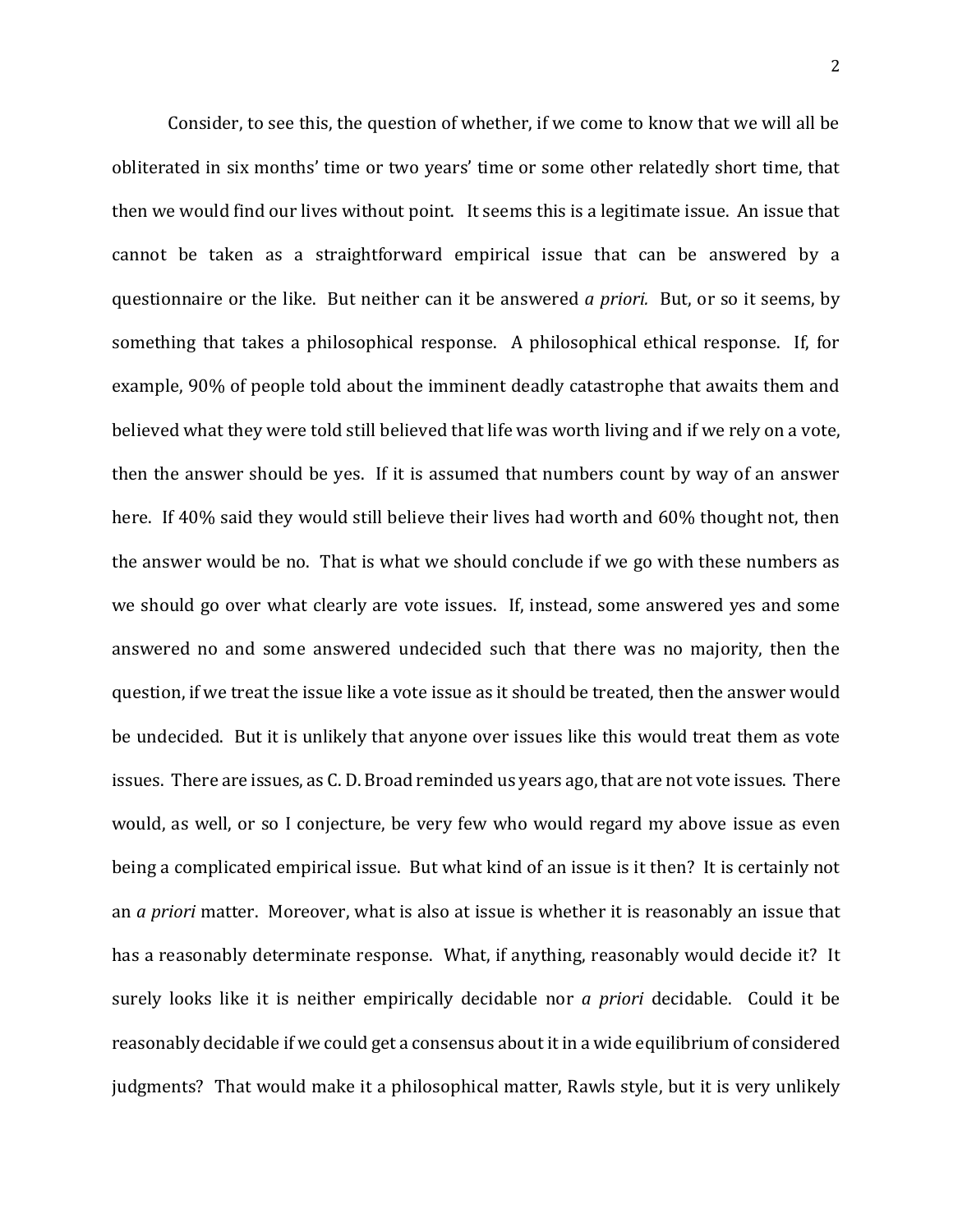that we will get a wide equilibrium of considered judgments one way or another over it. Moreover, such a reliance is problematic. It is contestable here. We clearly at least seem to have a philosophical issue. But it is clearly not an empirical issue or something that is decidable by pure practical reason or by a vote. Do we not have a philosophical question here that we cannot legitimately rule out of bounds or reasonably take to be nonsensical? Does this not put into question anti-philosophy? I shall gesture at a response in what follows.

I think, for starters, it puts the knockers on the ubiquity of Wittgensteinian conceptual therapeutic dissolution by Wittgensteinian philosophical therapy. Such Wittgensteinianism only works for a limited range of questions or perplexities concerning philosophy. Still, we might argue, as I have, that philosophy should be set aside, including philosophizing about that issue, because of our ghastly human situation and the urgent need to confront it. Here we have an instrumental argument for standing aside from philosophy. For our situation now at least there are many questions that are plainly answerable and urgently, sometimes desperately, need an answer and that we should turn to questions concerning these matters rather than turning to philosophy. But this is not affected by anything being askew with philosophical considerations like the ones considered in my "'Afterlife' Persuasively Redefined" or my "On Sufficient Reason". And these are examples of many questions that are up for philosophical response. These issues are not affected by Wittgenstein's questions or by logical positivists' questions concerning their intelligibility or by Schiffer's and Berlin's beliefs about their resolvability and about their just being batted around for centuries to no avail. The argument I am making here for setting philosophy aside is the empirical political and moral and instrumental one that in our situation philosophy is expendable and should be expended and set aside. These are situations where instrumental, political and moral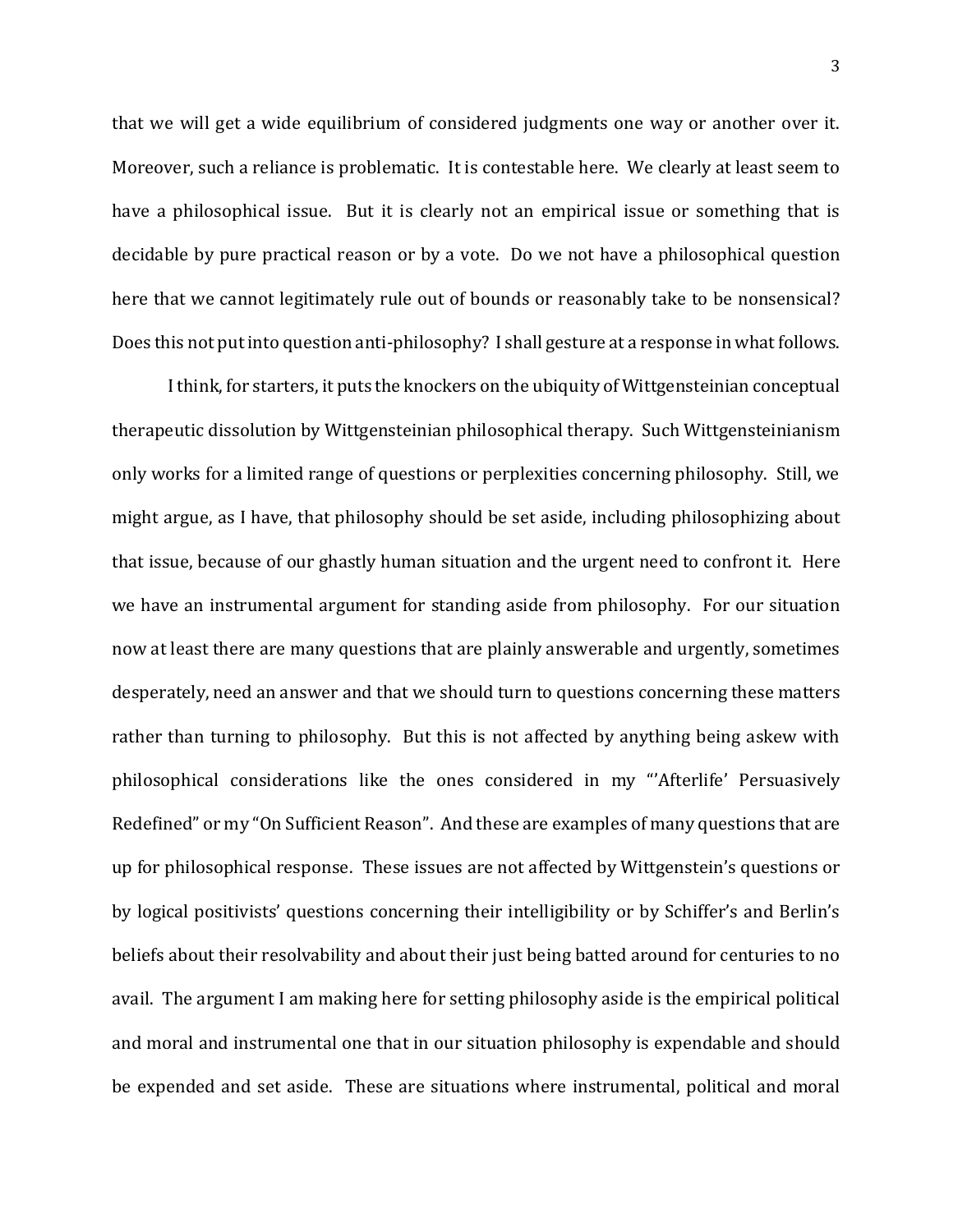considerations go together. There are more urgent and demanding things that we intellectuals should do in our societies in the demanding task to in some way be public intellectuals or aides to such intellectuals. We, including philosophers, have better things to do, more urgently demanding things to do, in our situation than to engage in philosophy. Now and in situations like ours we should not expend our energies on philosophy. That is idle irresponsibility. We should follow the First Nations' slogan "Idle No More". (Am I preaching? Well, if so, so be it.)

Some philosophical questions may be distinctive, intelligible and *pace* Wittgenstein not disguised nonsense. There the move to anti-philosophy cannot be Wittgensteinally sustained and the Schiffer contention that philosophy has been batting things around to no avail and probably pointlessly does not justify setting all philosophizing aside *pace* Berlin. What, if anything, does? What does the trick in justifying removing ourselves from philosophy is the pragmatic argument, instrumental argument, that there are more important things for we intellectuals to do, as long as we are blessed with our unnecessarily wretched world. This does not come down to the hackneyed claim that philosophy is not useful. It is rooted in the empirical and moral claim that the situation that we human beings are living in is in one way or another a horror. In some places more so than in others; Sweden less than Sudan. For some people more than others. But a worldwide a horror it is in various ways. That *a few* do not suffer does not gainsay it. Those of us who live well to often blind ourselves too much to the worldwide horror when in our minds, hearts and most importantly in our actions we should be fighting it with all our energies, including our intelligence. Those of us who are intellectuals should use our cognitive powers to engage ourselves in attempting to eradicate or at least ameliorate the horror. Realizing that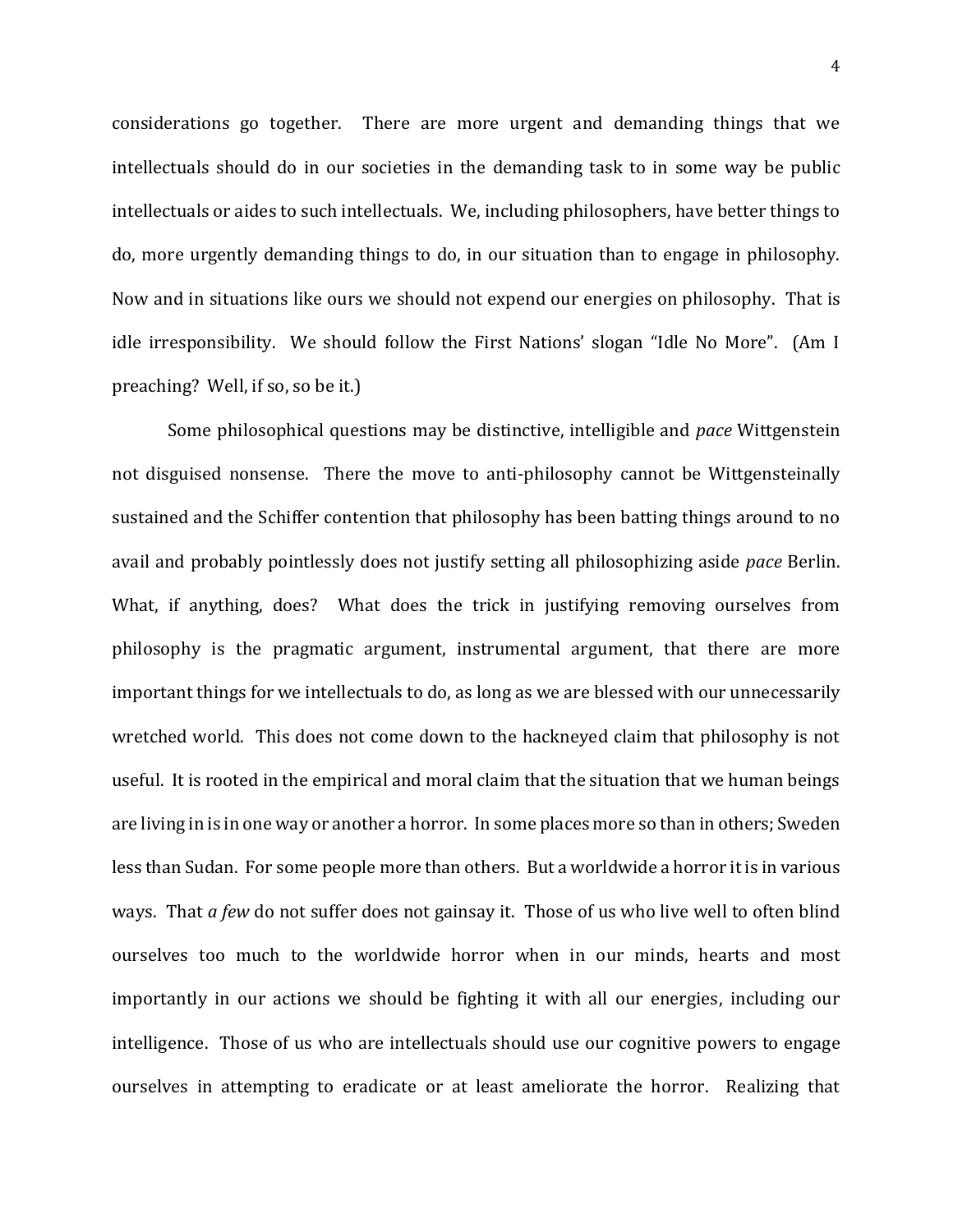ameliorative or eradicative talents are in short supply, work to put them to work to right as much as we can in such a wretched situation. I am not asking for or expecting miracles. Indeed, I am pessimistic but not at all quietistic. However, philosophers, as many others, for the most part have some such talents that enables them to in some way help in the righting of the human situation. And they should in such a situation put their shoulders and minds to the wheel to fight against human horror. Philosophers in some sense should take leave of philosophy and instead put their shoulders to the wheel and work here in tackling these problems not addressed by philosophy, clearly attending to and acting on the ways where they can best help the commonweal. Their talents can in some minor ways sometimes be humanly useful.

I allowed myself in the two short papers mentioned above to have some good philosophical fun. But that clearly is not where the action should be. Anti-philosophy as Wittgenstein realized can be somewhat useful when it leads people with philosophical intellectual talents and proclivities away from the *philosophenweg* and to, in one way or another, challenge the established order and with that, among other things, make we human beings aware that there are alternative ways of living that will help to establish a world which has some more kindliness and wellbeing in it than our wretched world now has and indeed the world has historically had. It has not for long been a place to sing songs about.

Realizing that we are now faced with a not unlikely disappearing world as far as human life is concerned and much, if not all, of other animal life as well, such that, if this obtains, we cannot even be blessed with being in a wretched world for we will, along with all or at least most sentient life, not be living at all. *Perhaps* nothing can be done to save us, but all the same, philosophers, like everyone else, should get firmly in gear to engage in this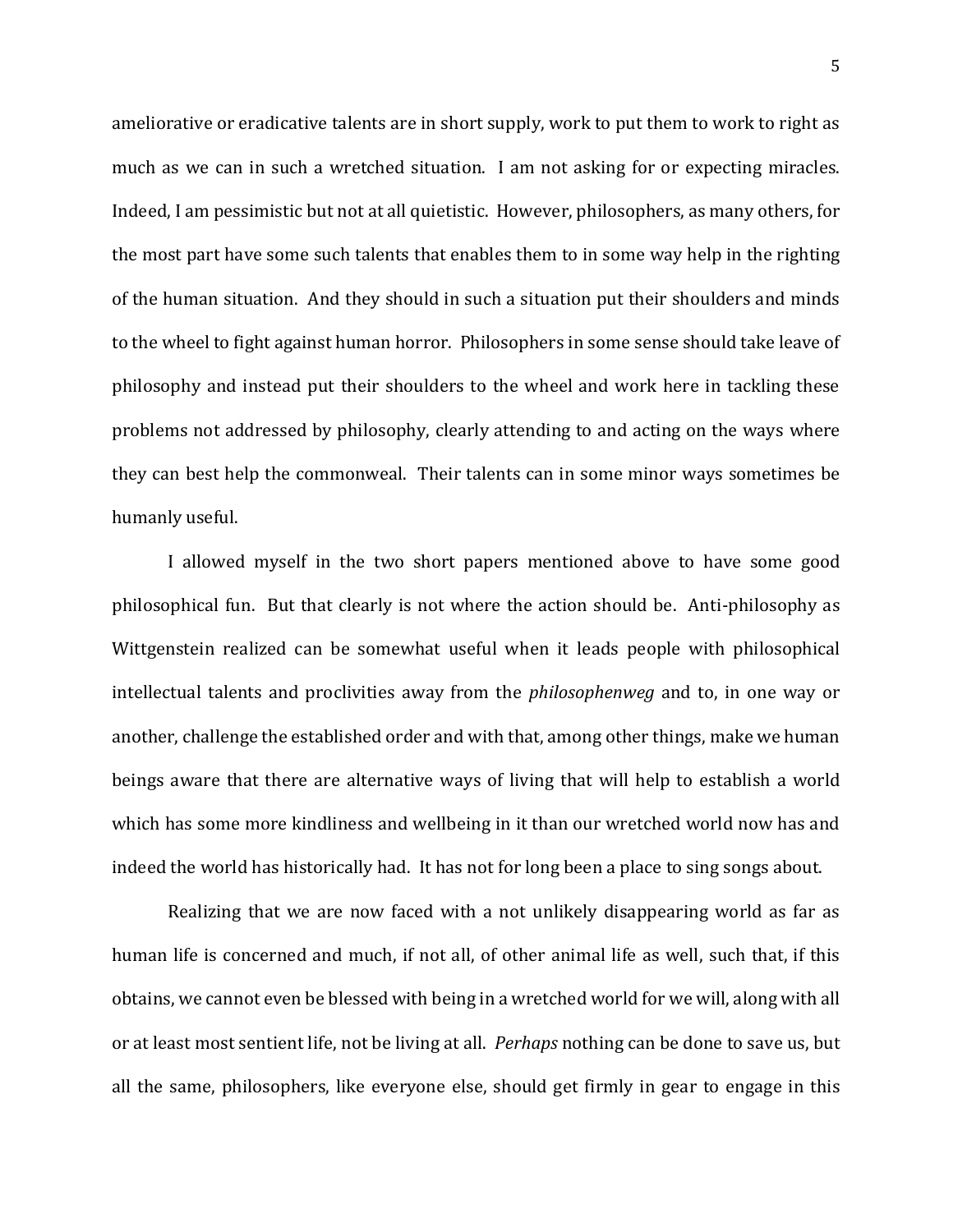struggle. We philosophers should take leave of philosophy and use whatever capacities and talents we have in the struggle against the deluge that largely human-made climate change will deal—is dealing—us. If it is not halted or at least extensively lessened, we will be in for it. That is, we will be in for a life of horror, probably ending in no life. To help achieve adequate climate change it is essential that we philosophers give such priority to our efforts here. But that is something we are not doing. No doubt, even if we do, and, of course others do in their own ways as well, much of our wretched world will remain. But when it comes to philosophy, put first things first. After our very existence has been sustained we should switch our priorities to making our sustained world non-wretched. But first we should defossil-fuelize ourselves as rapidly as possible. Priorities now should go to fighting climate change. There, of course, remain other urgencies, including prominently those that we intellectuals who are philosophers can and should engage in that take priority over philosophy. Stick firmly in the fight for a clean non-destructive environment, but there are other horrors that we should attend to as well. After some corrections have been made here toward achieving more decencies—and there are a lot to be made—we should full speed struggle for a world of reciprocal caring and kindliness. When we have achieved something considerable in the way of that there will be a place for philosophy again. But not only because for some, as it is for me, it is interesting and good clean fun and intellectually challenging. But also, and more importantly, because it may help us humans and other animals to gain a better world order. To get a better grasp on what it would be and a better grasp on how it is to be gained. And with that, a gaining of it. Keeping in mind what Bertrand Russell, Simone de Beauvoir and John Paul Sartre did in old age, we will find in them models. We must not be *quietists*.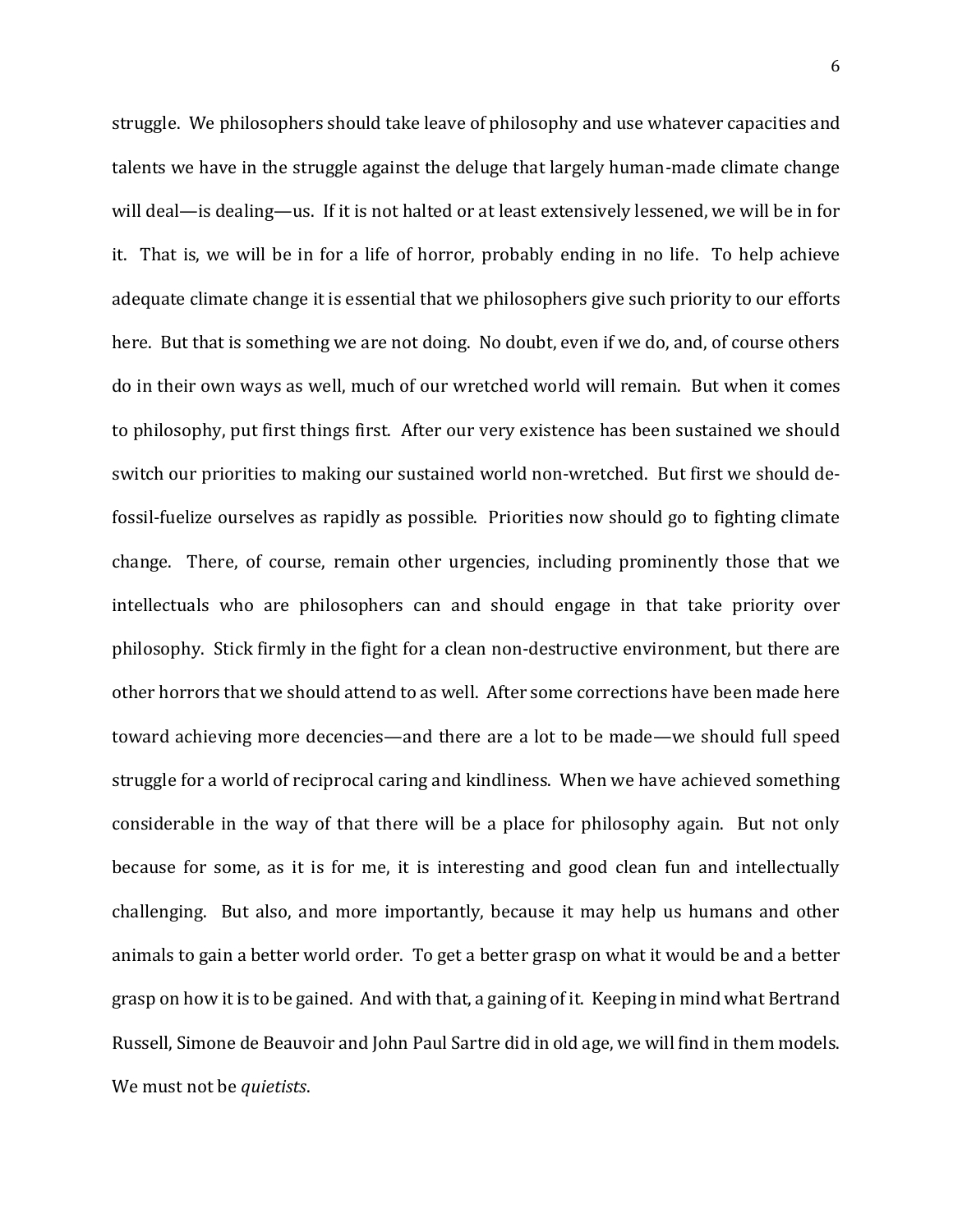But we must not delude ourselves into thinking philosophy will play more than a bit part here. It is the sciences, both natural and social, as well as literature and the other arts that will be the big league players here, though often in reality they now are not. But it is from those activities properly carried out that the cure, if there is one, will come. Conceptual clarification from philosophy may help a bit, but it will be an under laborer's job, and indeed not a very important one at that. Philosophers should come to realize they are playing in the minor leagues. That is not where the major efforts of critical intellectuals should go. Thorsten Veblen early on saw the way, his philosophy degrees notwithstanding.

It may be thought that I do not follow my own advice. I got on doing philosophy. I initially, when I was very young, wanted to be a novelist but I was a flop at that. I thought as a graduate philosophy student to switch to anthropology which I also liked as well as philosophy. But in the midst of my graduate school days, analytic philosophy and, for me most crucially, Wittgenstein came along. I thought there was gold in the ground there and that it could be turned into good things for humankind, so I stuck with philosophy. I no longer think that and if I had it to do over again I would have studied anthropology or history, something initially I as a literature student ignorantly had contempt for, though I fear I might have lacked even with training some of the crucial talents for either. I can't see myself in the archives or attending to the detail that sociological or anthropological investigations require. I do not mention economics, not because I deny its importance but because in spite of my Marxism I do not have much in the way of understanding or talent there. I have no head for it, to my regret.

I am pleased when my students turn to the social sciences (including history). But I am approaching 90 years old and it's a little late for me to try to change academic roles. So I